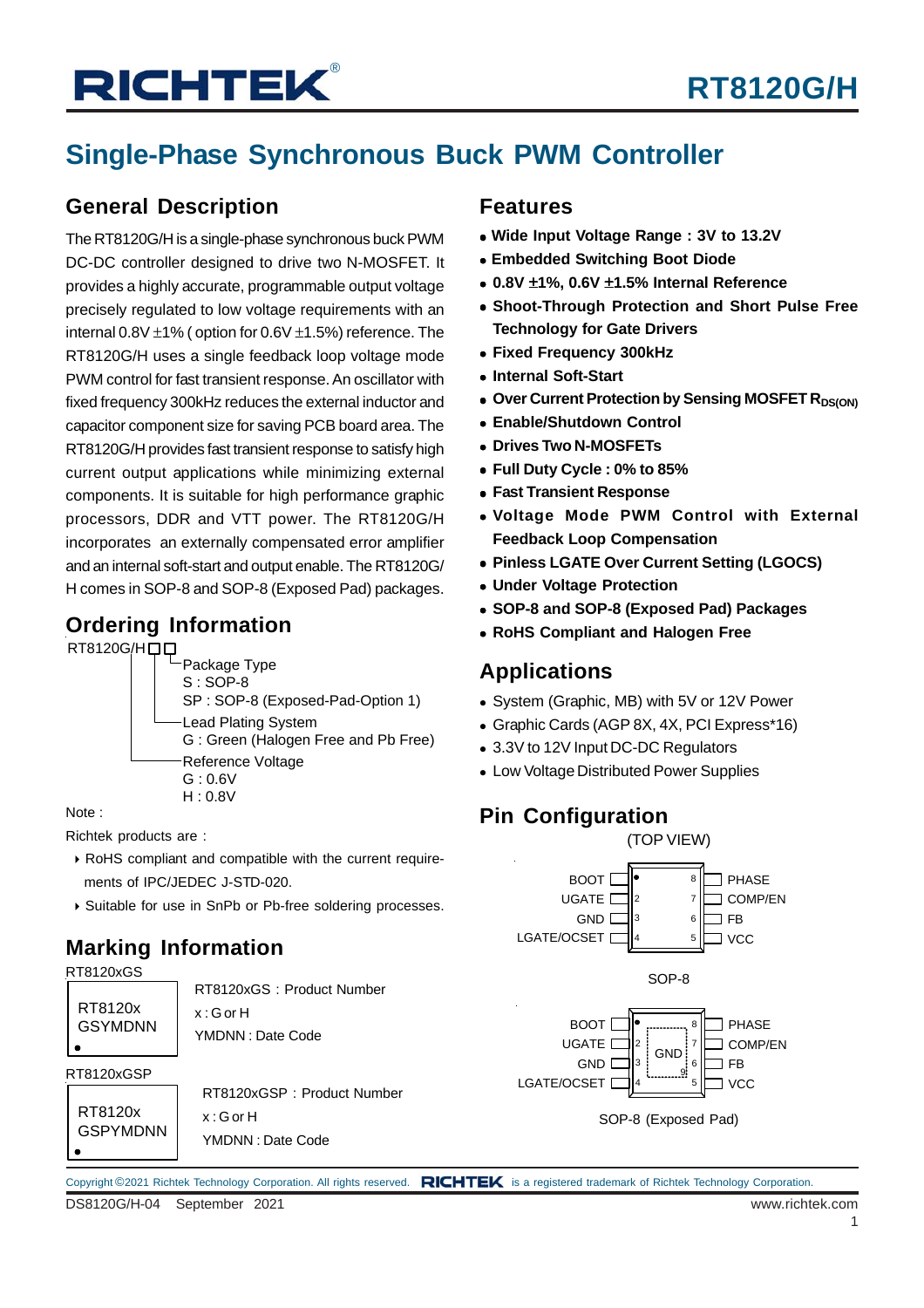

## **Typical Application Circuit**



### **Functional Pin Description**

| Pin No.        |                        |                 |                                                                                                                                                                                                                                                                                                                                                                                                                                                                                                                                                                                              |  |  |
|----------------|------------------------|-----------------|----------------------------------------------------------------------------------------------------------------------------------------------------------------------------------------------------------------------------------------------------------------------------------------------------------------------------------------------------------------------------------------------------------------------------------------------------------------------------------------------------------------------------------------------------------------------------------------------|--|--|
| SOP-8          | SOP-8<br>(Exposed Pad) | <b>Pin Name</b> | <b>Pin Function</b>                                                                                                                                                                                                                                                                                                                                                                                                                                                                                                                                                                          |  |  |
| 1              | 1                      | <b>BOOT</b>     | Bootstrap Power Pin. This pin powers the upper gate driver.<br>Connect a bootstrap capacitor between the BOOT pin and PHASE<br>pin on the upper MOSFET.                                                                                                                                                                                                                                                                                                                                                                                                                                      |  |  |
| $\overline{2}$ | $\overline{2}$         | <b>UGATE</b>    | Upper-Gate Driver Output. Connect to gate of the high side power<br>N-MOSFET. This pin is monitored by the adaptive shoot-through<br>protection circuitry to determine when the upper MOSFET has<br>turned off.                                                                                                                                                                                                                                                                                                                                                                              |  |  |
| 3              | З,<br>9 (Exposed Pad)  | <b>GND</b>      | Ground for the IC. All voltage levels are measured with respect to<br>this pin. Connect this pin directly to the low side MOSFET source<br>and ground plane with the lowest impedance. The exposed pad<br>must be soldered to a large PCB and connected to GND for<br>maximum power dissipation.                                                                                                                                                                                                                                                                                             |  |  |
| 4              | 4                      | LGATE/OCSET     | Lower-Gate Driver Output. Connect to the gate of the low side<br>power N-MOSFET. It provides the PWM-controlled gate drive<br>(from VCC). This pin is also monitored by the adaptive<br>shoot-through protection circuitry to determine when the lower<br>MOSFET has turned off. During a short period of time following<br>Power-On Reset (POR) or shutdown release, this pin is also used<br>to determine the over-current threshold of the converter<br>(LGOCS). Connect a resistor (R <sub>OCSET</sub> ) from this pin to GND. See<br>the over current protection section for equations. |  |  |
| 5              | 5                      | <b>VCC</b>      | Supply Input Pin. Connect this pin to a well-decoupled 5V or 12V<br>bias supply. It is also the positive supply for the lower gate driver,<br>LGATE.                                                                                                                                                                                                                                                                                                                                                                                                                                         |  |  |
| 6              | 6                      | FB              | Feedback Input Pin. This pin is the inverting input of the error<br>amplifier. FB senses the switch output through an external<br>resistor divider network.                                                                                                                                                                                                                                                                                                                                                                                                                                  |  |  |
| $\overline{7}$ | $\overline{7}$         | <b>COMP/EN</b>  | Feedback Compensation. And could be used as EN pin, when<br>COMP $< 0.4V$ , to disable entire chip.                                                                                                                                                                                                                                                                                                                                                                                                                                                                                          |  |  |
| 8              | 8                      | <b>PHASE</b>    | Switch Node. Connect this pin to the source of the upper<br>MOSFET and the drain of the lower MOSFET.                                                                                                                                                                                                                                                                                                                                                                                                                                                                                        |  |  |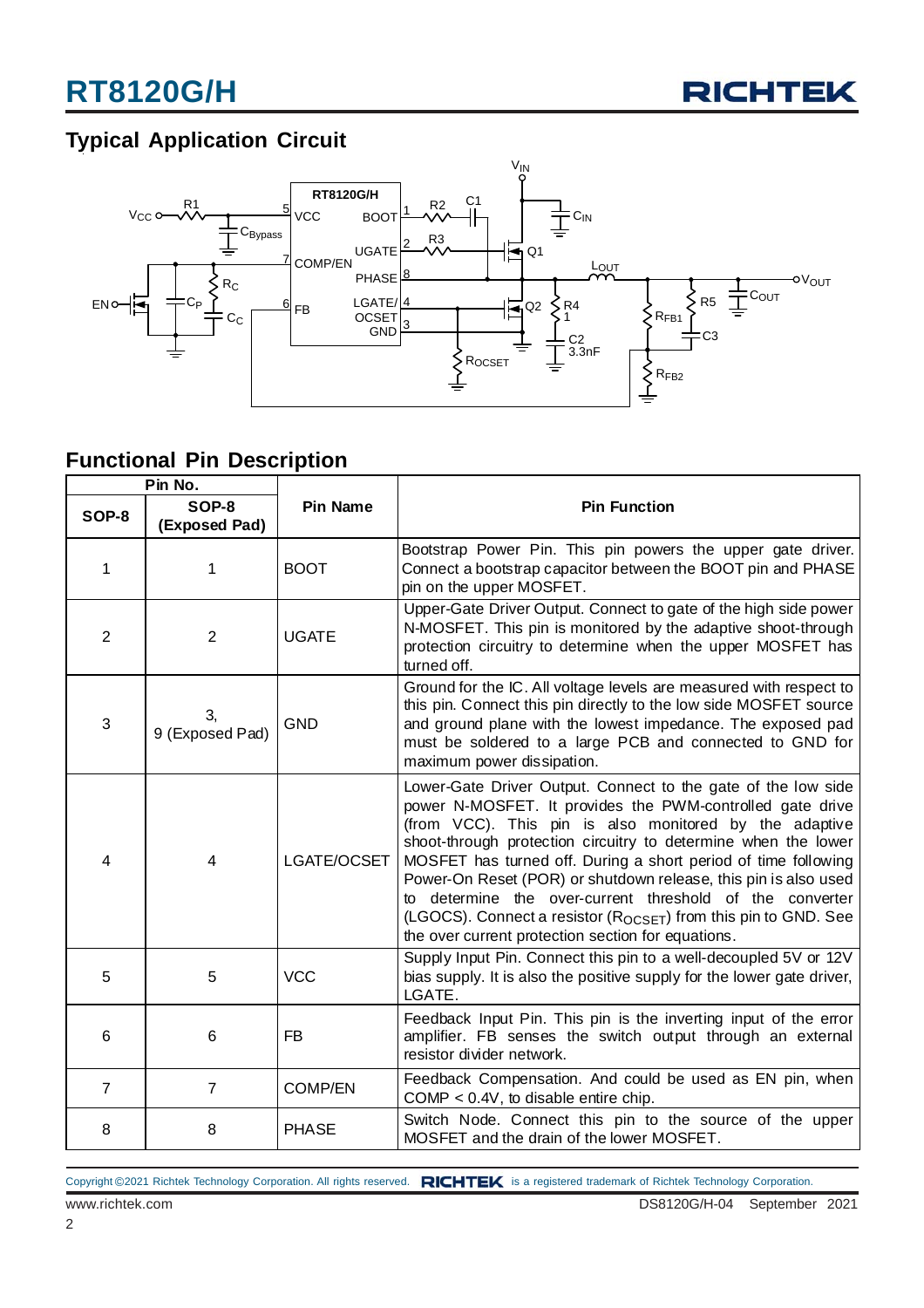

### **Functional Block Diagram**

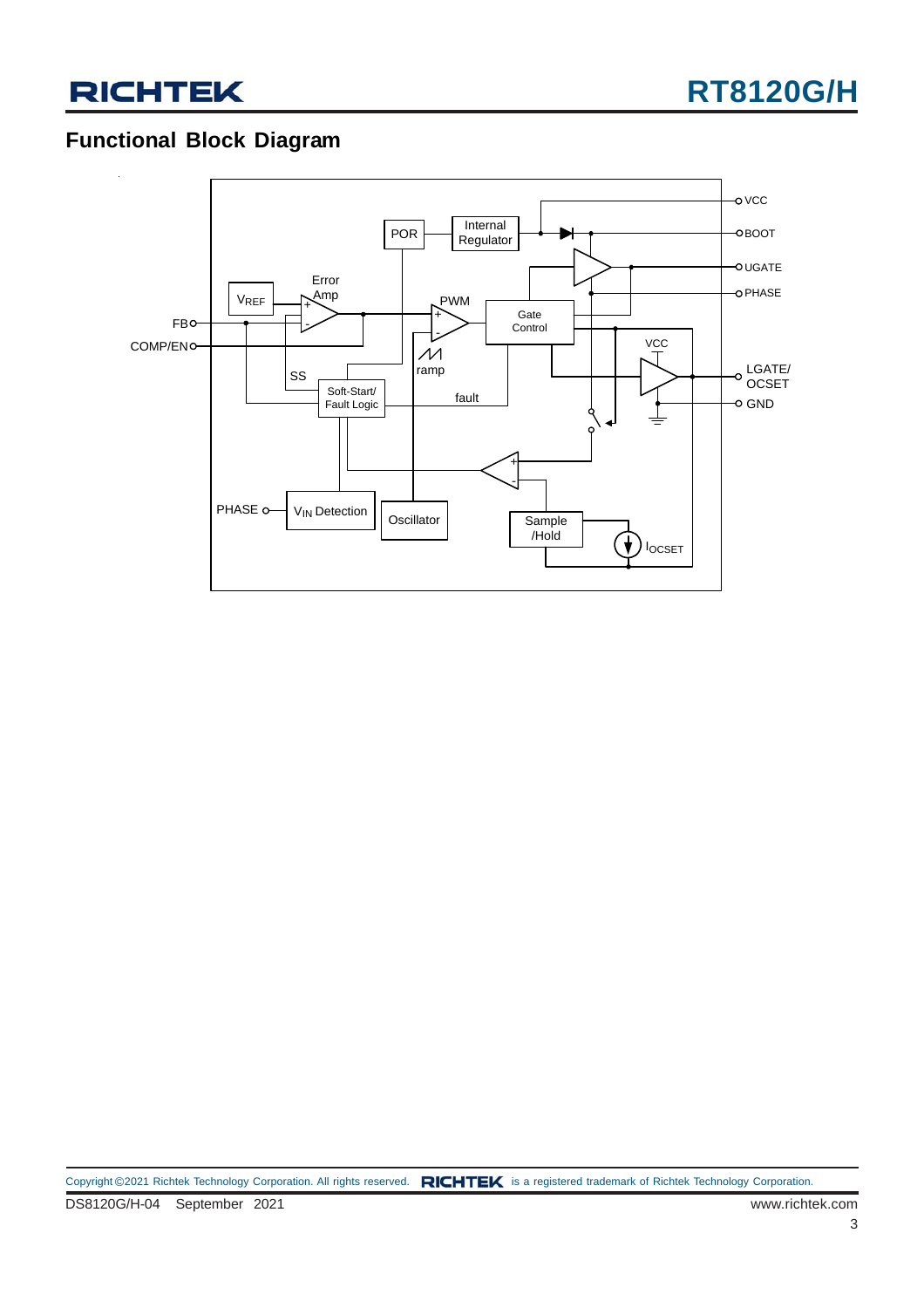

| <b>Absolute Maximum Ratings</b><br>(Note 1)    |  |
|------------------------------------------------|--|
|                                                |  |
|                                                |  |
| • PHASE to GND                                 |  |
|                                                |  |
|                                                |  |
| • UGATE to PHASE                               |  |
|                                                |  |
|                                                |  |
| • LGATE to GND                                 |  |
|                                                |  |
|                                                |  |
|                                                |  |
| • Power Dissipation, $P_D @ T_A = 25^{\circ}C$ |  |
|                                                |  |
|                                                |  |
| • Package Thermal Resistance (Note 2)          |  |
|                                                |  |
|                                                |  |
|                                                |  |
|                                                |  |
|                                                |  |
|                                                |  |
| • ESD Susceptibility (Note 3)                  |  |
|                                                |  |

#### **Recommended Operating Conditions**  $(Note 4)$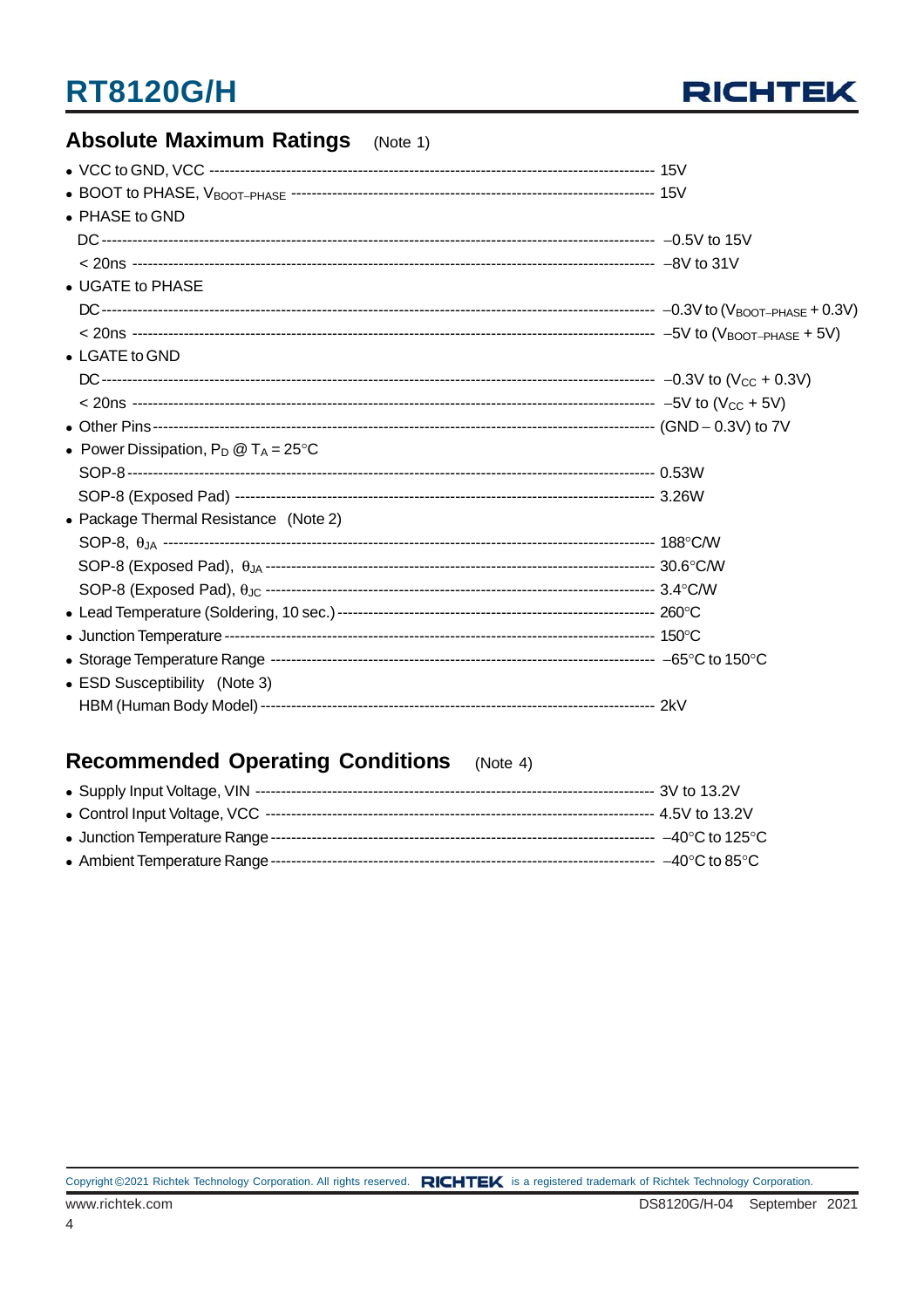### **Electrical Characteristics**

( $T_A = 25^{\circ}$ C, unless otherwise specified)

| <b>Parameter</b>                             | Symbol              | <b>Test Conditions</b>                                          | Min            | <b>Typ</b> | <b>Max</b>     | <b>Unit</b> |
|----------------------------------------------|---------------------|-----------------------------------------------------------------|----------------|------------|----------------|-------------|
| <b>Supply Current</b>                        | Icc                 | UGATE, LGATE Open, V <sub>CC</sub> = 12V                        | --             | 1.5        | --             | mA          |
| <b>Shutdown Current</b>                      | <b>I</b> SHDN       | UGATE, LGATE Open, V <sub>CC</sub> = 12V                        | --             | 0.7        | --             | mA          |
| Power On Reset Threshold                     | VCCR_TH             | V <sub>CC</sub> Rising                                          | 3.9            | 4.1        | 4.3            | $\vee$      |
| Power On Reset<br><b>Hysteresis</b>          | V <sub>CC_Hys</sub> |                                                                 | 0.26           | 0.45       | 0.64           | V           |
| <b>Switching Frequency</b>                   | fosc                |                                                                 | 270            | 300        | 330            | kHz         |
| Ramp Amplitude                               | $\Delta$ Vosc       |                                                                 |                | 1.3        | --             | $V_{P-P}$   |
| Minimum Duty Cycle                           |                     |                                                                 | 0              |            | --             | %           |
| Maximum Duty Cycle                           | $D_{MAX}$           |                                                                 | --             | 85         | --             | %           |
| Reference Voltage                            | <b>VREF</b>         | RT8120G<br>RT8120H                                              | 0.591<br>0.792 | 0.6<br>0.8 | 0.609<br>0.808 | V           |
| Open Loop DC Gain                            | A <sub>DC</sub>     | Guaranteed by Design                                            | --             | 70         | --             | dB          |
| Gain Bandwidth                               | <b>GBW</b>          | Guaranteed by Design                                            | --             | 10         | --             | <b>MHz</b>  |
| <b>Slew Rate</b>                             | <b>SR</b>           | Guaranteed by Design, $C_L = 10pF$                              | --             | 6          | --             | $V/\mu s$   |
| Transconductance                             | gm                  |                                                                 | 500            | 700        | --             | $\mu$ A/V   |
| <b>Output Source Current</b>                 | <b>ICOMPSK</b>      | VFB < VREF                                                      | 80             | 120        | --             | μA          |
| <b>Output Sink Current</b>                   | <b>ICOMPSC</b>      | VFB < VREF                                                      | 80             | 120        | --             | μA          |
|                                              |                     | RT8120G                                                         | --             | 1.5        | --             |             |
| Soft-Start Time                              | tss                 | RT8120H                                                         | --             | 2          | --             | ms          |
| <b>Upper Gate Sourcing</b><br>Ability        | lug_src             | $V_{\text{BOOT}} - V_{\text{PHASE}} = 12V$ , max source current | н.             | 1.2        | --             | A           |
| Upper Gate R <sub>DS(ON)</sub><br>Sinking    | R <sub>UG_SNK</sub> | $V_{UGATE} - V_{PHASE} = 0.1V$                                  |                | 3          | --             | Ω           |
| Lower Gate Sourcing<br>Ability               | ILG_SRC             | $V_{CC}$ = 12V, max source current                              | --             | 1.2        | --             | A           |
| Lower Gate RDS(ON)<br>Sinking                | $R_{LG\_INK}$       | $V_{\text{LGATE}} = 0.1V$                                       | --             | 1.8        | --             | Ω           |
| Deadtime between UGATE<br>Off to LGATE On    |                     | $V_{UGATE} - V_{PHASE} = 1.2V$ to $V_{LGATE} = 1.2V$            | --             | 30         | --             | ns          |
| Deadtime Between LGATE<br>Off to UGATE On    |                     | $V_{UGATE} - V_{PHASE} = 1.2V$ to $V_{LGATE} = 1.2V$            | --             | 30         | --             | ns          |
| <b>Internal BOOT Switch</b>                  |                     |                                                                 |                |            |                |             |
| <b>Internal BOOT Switch</b><br>On-Resistance | RBOOT               | VCC to BOOT, 10mA                                               | $-$            |            | 80             | $\Omega$    |
| <b>Protection</b>                            |                     |                                                                 |                |            |                |             |
| <b>Under Voltage Protection</b>              | VUVP_FB             |                                                                 | --             | 75         | --             | %           |
| LGATE OC Setting Current                     | <b>locset</b>       |                                                                 | 9              | 10         | 11             | μA          |
| <b>Over Current Threshold</b>                | <b>VPHASE</b>       | $R$ <sub>OCSET</sub> = Open                                     | --             | 375        | --             | mV          |
| Enable Threshold                             | VEN                 |                                                                 | 0.3            | 0.4        | 0.55           | V           |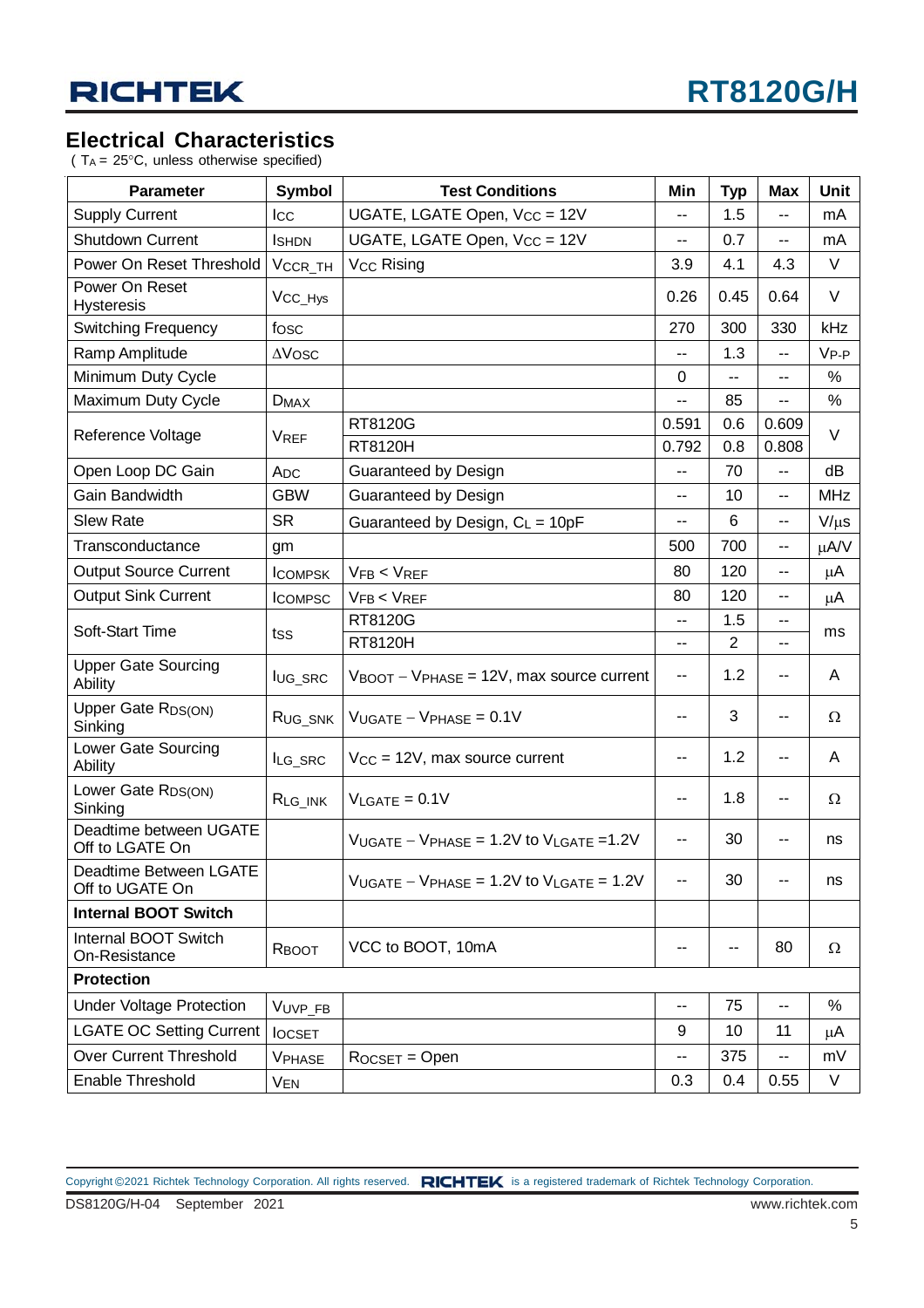- **Note 1.** Stresses beyond those listed "Absolute Maximum Ratings" may cause permanent damage to the device. These are stress ratings only, and functional operation of the device at these or any other conditions beyond those indicated in the operational sections of the specifications is not implied. Exposure to absolute maximum rating conditions may affect device reliability.
- **Note 2.** θ<sub>JA</sub> is measured at T<sub>A</sub> = 25°C on a high effective thermal conductivity four-layer test board per JEDEC 51-7. θ<sub>JC</sub> is measured at the exposed pad of the package.
- **Note 3.** Devices are ESD sensitive. Handling precaution is recommended.
- **Note 4.** The device is not guaranteed to function outside its operating conditions.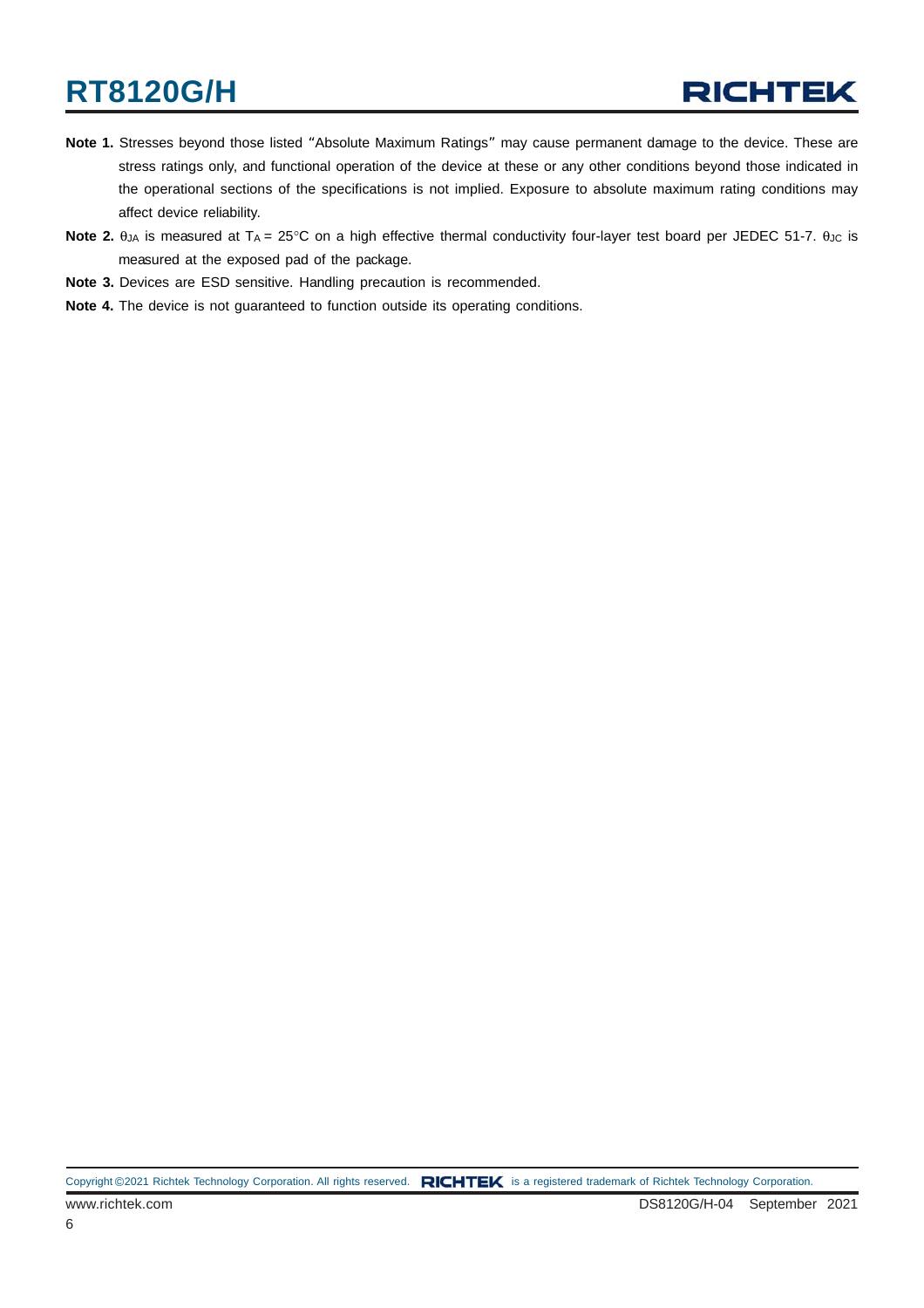## **RICHTEK**

### **Typical Operating Characteristics**





**Power On**









**Power Off**



DS8120G/H-04 September 2021 www.richtek.com Copyright ©2021 Richtek Technology Corporation. All rights reserved. RICHTEK is a registered trademark of Richtek Technology Corporation.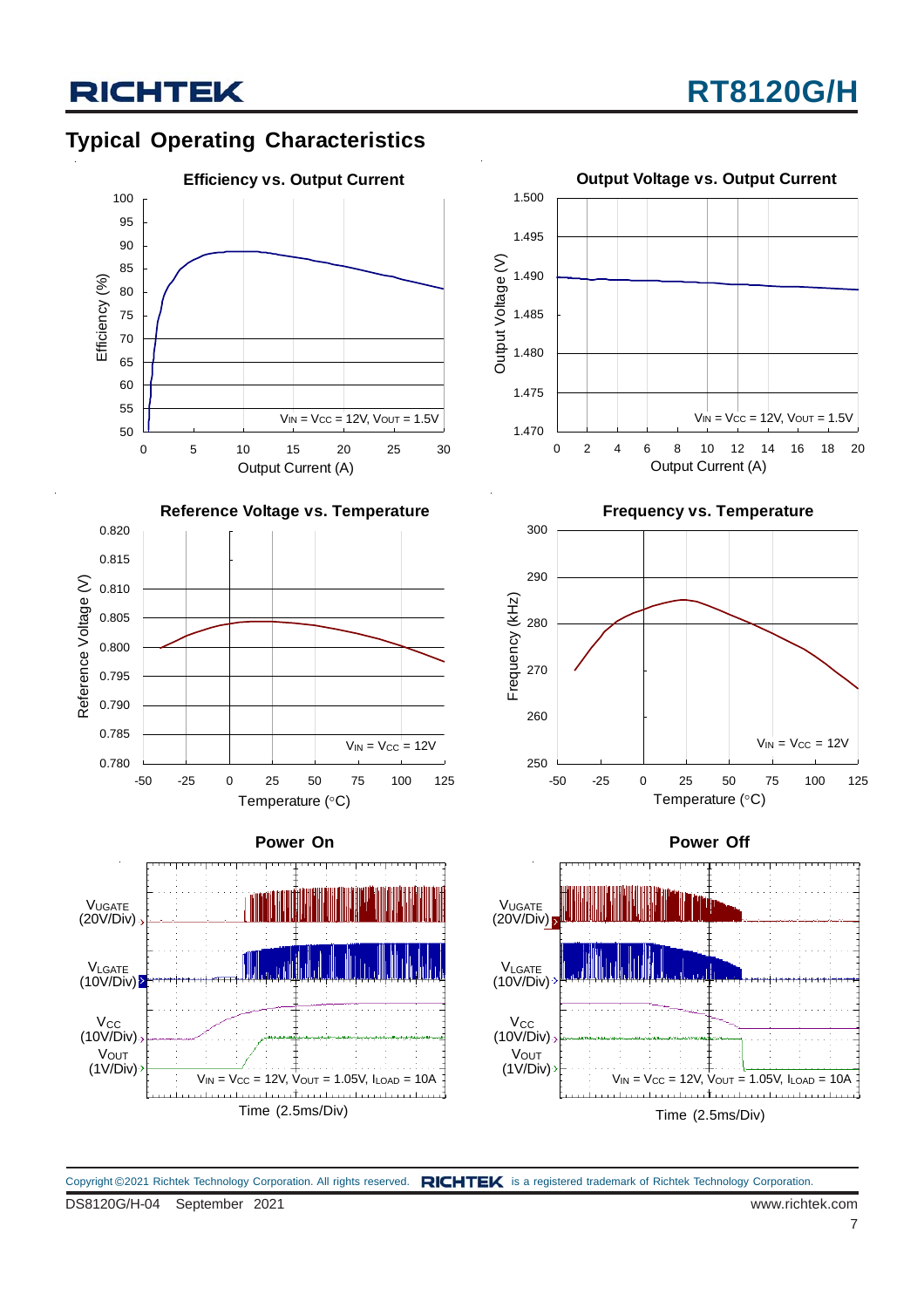









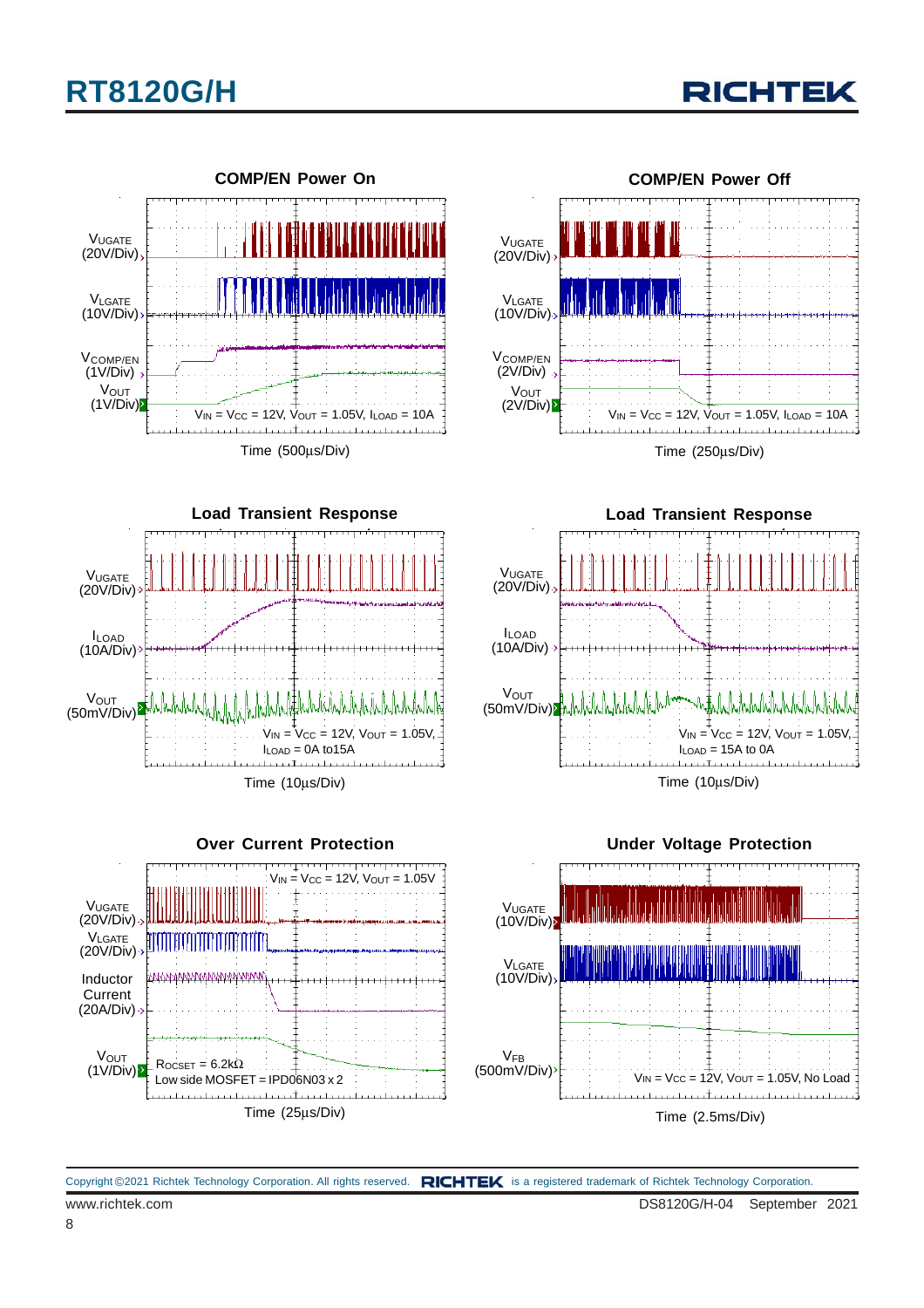### **Application Information**

#### **Function Description**

The RT8120G/H is a single-phase synchronous buck PWM controller with integrated N-MOSFET gate drivers. The RT8120G/H can be used in a broad variety of applications, with its wide input voltage range from 3V or 13.2V. It provides single feedback loop, voltage mode control with fast transient response. An internal 0.8V (option for 0.6V) reference allows the output voltage to be precisely regulated for low output voltage applications. A fixed frequency (300kHz) oscillator is integrated to minimize external components. Protection features include programmable over current protection and Under Voltage Lockout (UVLO).

#### **Supply Voltage and Power On Reset (POR)**

The input voltage range for VCC is from 4.5 V to 13.2 V with respect to GND. An internal linear regulator regulates the supply voltage for internal control logic circuit. A minimum 0.1μF ceramic capacitor is recommended to bypass the supply voltage. Place the bypassing capacitor physically near the IC. VCC also supplies the integrated MOSFET drivers. A bootstrap diode is embedded to facilitate PCB design and reduce the total BOM cost. No external Schottky diode is required in real applications.

The Power On Reset (POR) circuit monitors the supply voltage at the VCC pin. If VCC exceeds the POR rising threshold voltage (typ. 4V), the controller resets and prepares the PWM for operation. If VCC falls below the POR falling threshold during normal operation, all MOSFETs stop switching. The POR rising and falling threshold has a hysteresis (typ.0.45V) to prevent unintentional noise based reset.

#### **Chip Enable and Disable**

The COMP/EN pin of the RT8120G/H is a multiplexed pin. During soft-start and normal converter operation, this pin represents the output of the error amplifier. When COMP/EN pin voltage falls or is pulled externally below the enable level  $V_{EN}$ , the chip shuts down. When the controller shuts down, UGATE and LGATE signals will go low. When the pull-down device is released and the COMP/ EN pin rises above the  $V_{EN}$  trip point, the RT8120G/H will begin a new initialization and soft-start cycle. This allows flexible power sequence control for specified application. In practical applications, connect a small-signal MOSFET to the COMP/EN pin to implement the enable/disable function.

#### **VIN Detection**

Once VCC exceeds its power on reset (POR) rising threshold voltage, UGATE will output continuous pulses (~60kHz, 200ns), and LGATE will be forced low for converter input voltage  $V_{IN}$  detection. If the voltage pulses at the PHASE pin exceed 1V when UGATE is turned on,  $V_{\text{IN}}$  is recognized as ready. Then, the controller will initiate soft-start operation.

#### **Internal Soft-Start**

The RT8120G/H provides an internal soft-start function. The soft-start function is used to prevent large inrush current and output voltage overshoot while the converter is being powered-up. The soft-start function automatically begins once the chip is enabled. An internal current source charges the internal soft-start capacitor such that the internal soft-start voltage ramps up uniformly. The FB voltage will track the internal soft-start voltage during the soft-start interval. Therefore, the PWM pulse width increases gradually to limit the input current. After the internal soft-start voltage exceeds the reference voltage, the FB voltage no longer tracks the soft-start voltage but rather follows the reference voltage. Therefore, the duty cycle of the UGATE signal as well as the input current at power up are limited.

#### **Over Current Protection (OCP)**

The RT8120G/H provides lossless over current protection by detecting the voltage drop across the low side MOSFET when it is turned on. The over current trip threshold is set by an external resistor,  $R_{OCSET}$ , at LGATE. During the initial stage when LGATE is turned on, the RT8120G/H samples and holds the phase voltage. The sample-and-hold voltage represents the valley inductor current and is compared to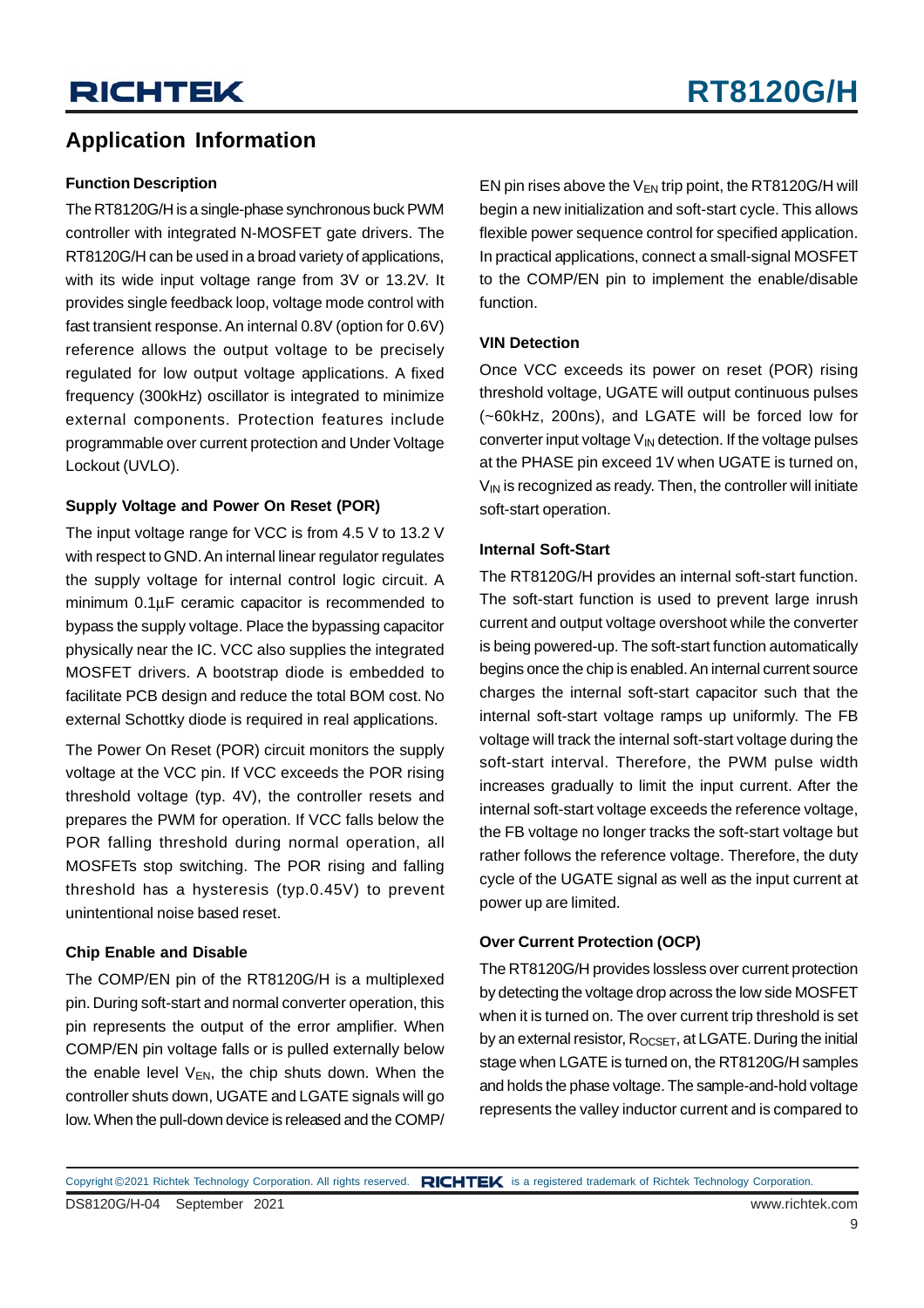the OCP threshold. If the sensed phase voltage is lower than the OCP threshold, OCP will be triggered. Both UGATE and LGATE will go low, and the controller will enter the hiccup mode until the OCP condition is released.

#### **LGATE Over Current Setting (LGOCS)**

Over current threshold is externally programmed by adding a resistor (R<sub>OCSET</sub>) between LGATE and GND. Once VCC exceeds the POR threshold, an internal current source  $I_{OCSET}$  flows through  $R_{OCSET}$ . The voltage across  $R_{OCSET}$  is stored as the over current protection threshold  $V_{OCSET}$ . After that, the current source is switched off.  $R_{OCSET}$  can be determined using the following equation :

$$
R_{OCSET} = \frac{I_{VALLEY} \times R_{LGDS(ON)}}{I_{OCSET}}
$$

where  $I_{\text{VALLEY}}$  represents the desired inductor OCP trip current (valley inductor current).

If  $R_{OCSET}$  is not present, there is no current path for  $I_{OCSET}$ to build the OCP threshold. In this situation, the OCP threshold is internally preset to 375mV (typical).

#### **Under Voltage Protection (UVP)**

The voltage on the FB pin is monitored for under voltage protection. If the FB voltage is lower than the UVP threshold (typically 75% x  $V_{REF}$ ) during normal operation, UVP will be triggered. When the UVP is triggered, both UGATE and LGATE go low. The controller enters hiccup mode until the UVP condition is removed.

#### **Output Voltage Setting**

The RT8120G/H allows the output voltage of the DC-DC converter to be adjusted from 0.8V (option for 0.6V) to 85% of  $V_{IN}$  via an external resistor divider. It will try to maintain the feedback pin at internal reference voltage (0.8V, with option for 0.6V).



Figure 1. Output Voltage Setting

According to the resistor divider network above, the output voltage is set as :

$$
V_{OUT} = V_{REF} \times \left(1 + \frac{R_{FB1}}{R_{FB2}}\right)
$$

#### **MOSFET Drivers**

The RT8120G/H integrates high current gate drivers for the two N-MOSFETs to obtain high efficiency power conversion in synchronous buck topology. A dead time is used to prevent crossover conduction for the high side and low side MOSFETs. Because both gate signals are off during dead time, the inductor current freewheels through the body diode of the low side MOSFET. The freewheeling current and the forward voltage of the body diode contribute to power loss. The RT8120G/H employs constant dead time control scheme to ensure safe operation without sacrificing efficiency. Furthermore, elaborate logic circuit is implemented to prevent cross conduction.

For high output current applications, two or more power MOSFETs are usually paralleled to reduce  $R_{DS(ON)}$ . The gate driver needs to provide more current to switch on/off these paralleled MOSFETs. Gate driver with lower source/ sink current capability result in longer rising/ falling time in gate signals, and therefore higher switching loss.

The RT8120G/H embeds high current gate drivers to obtain high efficiency power conversion. The embedded drivers contribute to the majority of the power dissipation of the controller. Therefore, SOP package is chosen for its power dissipation rating. If no gate resistor is used, the power dissipation of the controller can be approximately calculated using the following equation :

 $P_{DRIVER} = f_{SW} \times (Q_G \times V_{BOOT} +$ 

 $\mathsf{Q}_{\mathsf{G\_LOW}}$  side  $\mathsf{x}$   $\mathsf{V}_{\mathsf{DRIVER\_LOW}}$  side)

where  $V_{\text{BNOT}}$  represents the voltage across the bootstrap capacitor and  $f_{SW}$  is the switching frequency.

It is important to ensure the package can dissipate the switching loss and have enough room for safe operation.

#### **Inductor Selection**

The inductor plays an importance role in step-down converters because it stores the energy from the input power rail and then releases the energy to the load. From

|                 | Copyright ©2021 Richtek Technology Corporation. All rights reserved. RICHTEK is a registered trademark of Richtek Technology Corporation. |
|-----------------|-------------------------------------------------------------------------------------------------------------------------------------------|
| www.richtek.com | DS8120G/H-04 September 2021                                                                                                               |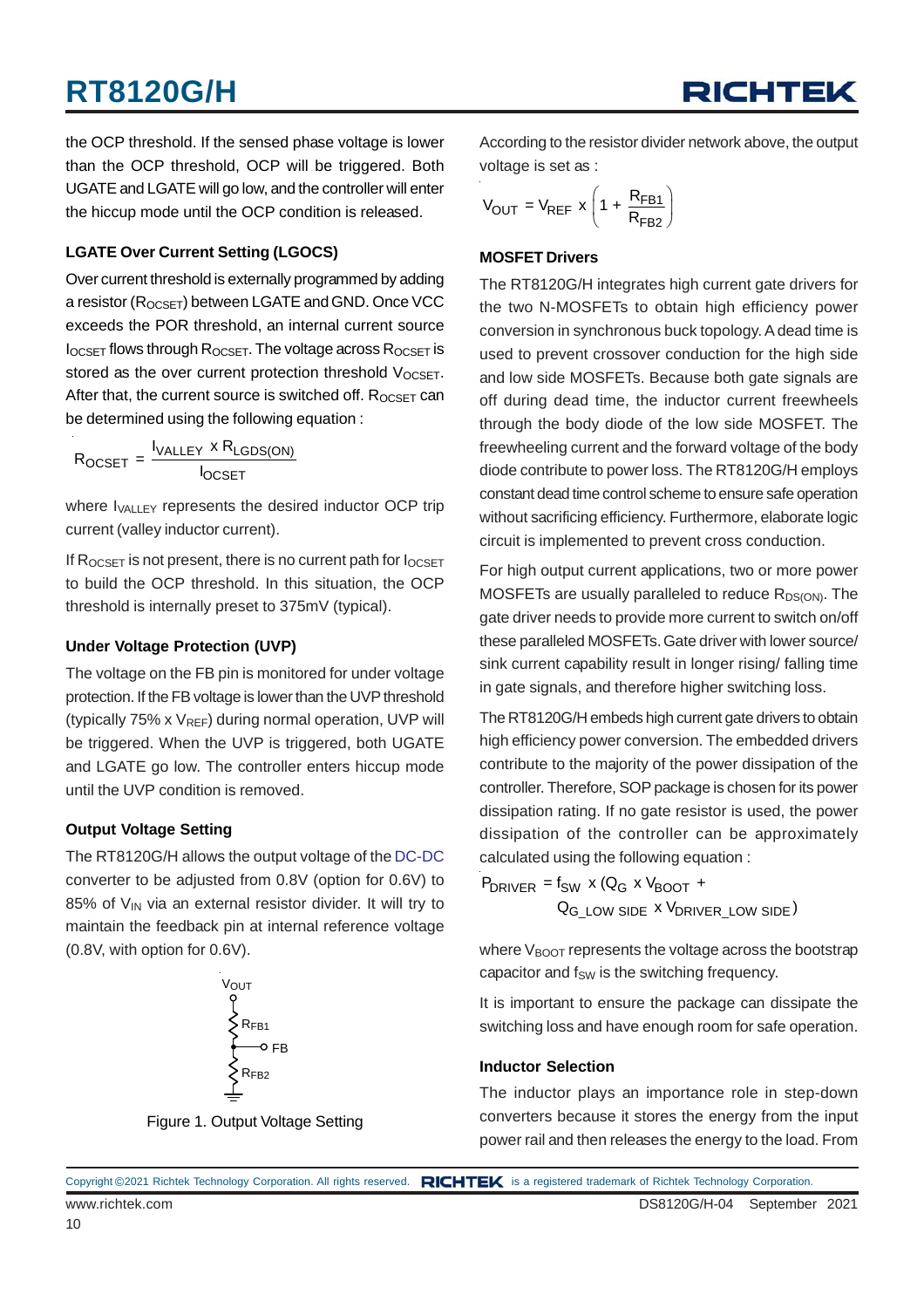## **RICHTEK**

the viewpoint of efficiency, the dc resistance (DCR) of the inductor should be as small as possible to minimize the conduction loss. In addition, the inductor covers a significant proportion of the board space, so its size is also important. Low profile inductors can save board space especially when the height has a limitation. However, low DCR and low profile inductors are usually cost ineffective.

Additionally, larger inductance results in lower ripple current, which translates into the lower power loss. However, the inductor current rising time increases with inductance value. This means the transient response will be slower. Therefore, the inductor design is a trade-off between performance, size and cost.

In general, inductance is chosen such that the ripple current ranges between 20% to 40% of the full load current. The inductance can be calculated using the following equation :

$$
L_{(MIN)} = \frac{V_{IN} - V_{OUT}}{f_{SW} \times k \times I_{OUT\_RATED}} \times \frac{V_{OUT}}{V_{IN}}
$$

where k is the ratio between inductor ripple current and rated output current.

#### **Input Capacitor Selection**

Voltage rating and current rating are the key parameters when selecting an input capacitor. Conservatively speaking, an input capacitor should have a voltage rating 1.5 times greater than the maximum input voltage to be considered a safe design.

The input capacitor is used to supply the input RMS current, which can be approximately calculated using the following equation :

$$
I_{RMS} = I_{OUT} \times \sqrt{\frac{V_{OUT}}{V_{IN}}} \times \left(1 - \frac{V_{OUT}}{V_{IN}}\right)
$$

The next step is to select a proper capacitor for the RMS current rating. Using more than one capacitor with low Equivalent Series Resistance (ESR) in parallel to form a capacitor bank is a good design. Placing the ceramic capacitor close to the drain of the high side MOSFET can also be helpful in reducing the input voltage ripple at heavy load.

#### **Output Capacitor Selection**

The output capacitor and the inductor form a low-pass filter in the buck topology. In steady state condition, the ripple current flowing into/out of the capacitor results in voltage ripple. The output voltage ripples contains two components,  $\Delta V_{\text{OUT}}$  ESR and  $\Delta V_{\text{OUT}}$  C.

$$
\Delta V_{OUT\_ESR} = \Delta I_L \times ESR
$$

$$
\Delta V_{OUT\_C} = \Delta I_L \times \frac{1}{8 \times C_{OUT} \times f_{SW}}
$$

When load transient occurs, the output capacitor supplies the load current before controller can respond. Therefore, the ESR will dominate the output voltage sag during load transient. The output voltage sag can be calculated using the following equation :

 $V_{OUT}$  sag = ESR x  $\Delta I_{OUT}$ 

For a given output voltage sag specification, the ESR value can be determined.

Another parameter that has influence on the output voltage sag is the equivalent series inductance (ESL). The rapid change in load current results in di/dt during transient. Therefore ESL contributes to part of the voltage sag. Using a capacitor with low ESL will obtain better transient performance. Generally, using several capacitors connected in parallel will also have better transient performance than just one single capacitor with the same total ESR.

Unlike electrolytic capacitors, the ceramic capacitor has relatively low ESR and can reduce the voltage deviation during load transient. However, the ceramic capacitor can only provide low capacitance value. Therefore, it is suggested to use a mixed combination of electrolytic capacitor and ceramic capacitor for achieving better transient performance.

#### **MOSFET Selection**

The majority of power loss in the step-down power conversion is due to the loss in the power MOSFETs. For low voltage high current applications, the duty cycle of the high side MOSFET is small. Therefore, the switching loss of the high side MOSFET is of concern. Power MOSFETs with lower total gate charge are preferred in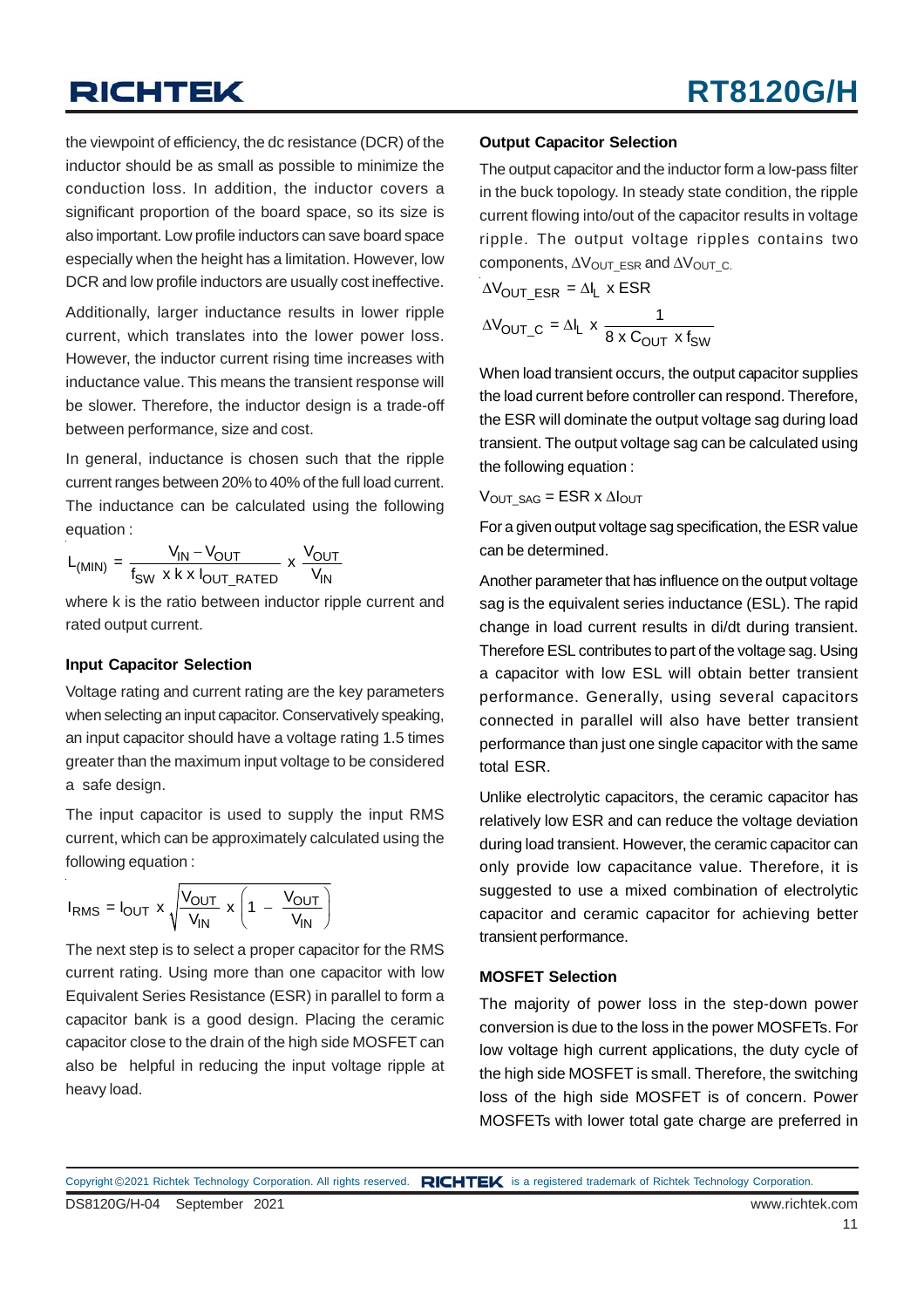such kind of application. However, the small duty cycle means the low side MOSFET is on for most of the switching cycle. Therefore, the conduction loss tends to dominate the total power loss of the converter. To improve the overall efficiency, MOSFETs with low  $R_{DS(ON)}$  are preferred in the circuit design. In some cases, more than one MOSFET are connected in parallel to further decrease the on-state resistance. However, this depends on the low side MOSFET driver capability and the budget.

It is recommended to bypass low side MOSFET with a snubber circuit (R =  $1\Omega$ , C = 3.3nF).

#### **Compensation Network Design**

The RT8120G/H is a voltage mode controller and requires external compensation to have an accurate output voltage regulation with fast transient response. The RT8120G/H uses a high gain operational transconductance amplifier (EOTA) as the error amplifier. As Figure 2 shows, the EOTA works as the voltage controlled current source. The calculation of the transconductance is shown below :

$$
GM = \frac{\Delta I_{OUT}}{\Delta V_{M}}, \text{ where } \Delta V_{M} = (V_{IN+}) - (V_{IN-})
$$
  
and  $\Delta V_{COMP} = \Delta I_{OUT} \times Z_{OUT}$ 

Figure 3 shows a typical buck control loop using a Type II compensator. The control loop consists of the power stage, PWM comparator and a compensator. The PWM comparator compares  $V_{\text{COMP}}$  with the oscillator (OSC) sawtooth wave to provide a Pulse-Width Modulated (PWM) with an amplitude of  $V_{IN}$  at the PHASE node. The PWM wave is smoothed by the output filter  $L_{\text{OUT}}$  and  $C_{\text{OUT}}$ . The output voltage ( $V_{\text{OUT}}$ ) is sensed and fed to the inverting input of the error amplifier.

The modulator transfer function is the small-signal transfer function of  $V_{\text{OUT}}/V_{\text{COMP}}$  (output voltage over the error amplifier output). This transfer function is dominated by a DC gain, a double pole, and an ESR zero as shown in Figure 4.



Figure 2. Operational Transconductance Amplifier, EOTA



Figure 3. Typical Voltage Mode Buck Converter Control Loop

| Copyright @2021 Richtek Technology Corporation. All rights reserved. RICHTEK is a registered trademark of Richtek Technology Corporation. |  |
|-------------------------------------------------------------------------------------------------------------------------------------------|--|
|                                                                                                                                           |  |

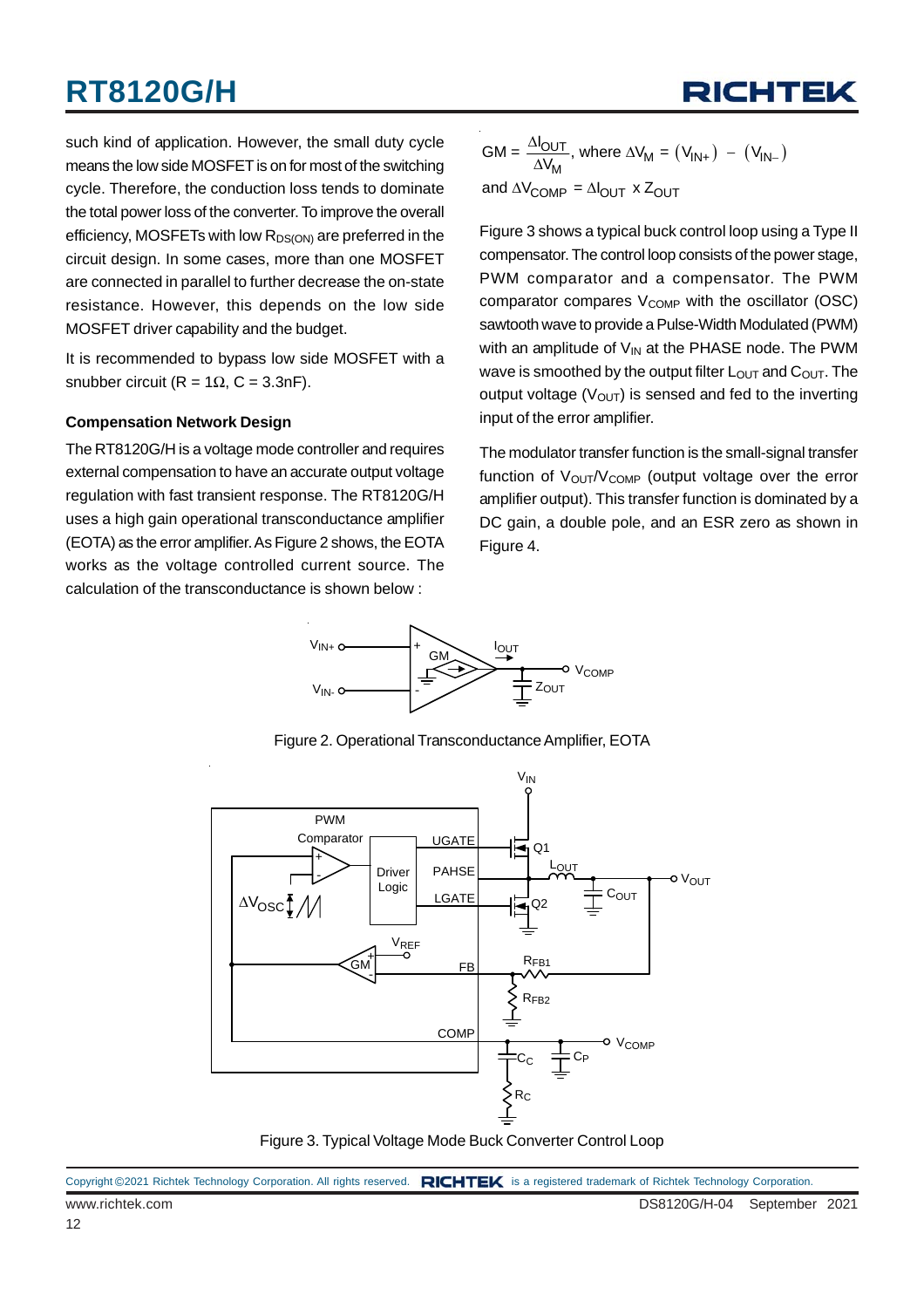## **RICHTEK**

## **RT8120G/H**



Figure 4. Typical Bode Plot of a Voltage Mode Buck **Converter** 

The DC gain of the modulator is the input voltage  $(V_{\text{IN}})$ divided by the peak-to-peak oscillator voltage  $V_{\text{OSC}}$ .

$$
Gain_{MODULATION} = \frac{V_{IN}}{\Delta V_{OSC}}
$$
  
The output L C filter introduced

The output LC filter introduces a double pole, 40dB/decade gain slope above its corner resonant frequency, and a total phase lag of 180 degrees. The resonant frequency of the LC filter is expressed as :

$$
f_{LC} = \frac{1}{2\pi \sqrt{L_{OUT} \times C_{OUT}}}
$$

The ESR zero is contributed by the ESR associated with the output capacitance. Note that this requires that the output capacitor should have enough ESR to satisfy stability requirements. The ESR zero of the output capacitor is expressed as follows :

$$
f_{ESR} = \frac{1}{2\pi \times C_{OUT} \times ESR}
$$

The goal of the compensation network is to provide adequate phase margin (usually greater than 45 degrees) and the highest bandwidth (0dB crossing frequency). It is also recommended to manipulate loop frequency response that its gain crosses over 0dB at a slope of −20dB/dec. According to Figure 4, the compensation network frequency is as below :

$$
f_{P1} = 0
$$
  
\n
$$
f_{P2} = \frac{1}{2\pi \times R_C \times \left(\frac{C_C \times C_p}{C_C + C_P}\right)}
$$
  
\n
$$
f_{Z1} = \frac{1}{2\pi \times R_C \times C_C}
$$

To determine the 0dB crossing frequency  $(f_C,$  control loop bandwidth) is the first step of compensator design. Usually, the  $f_c$  is set to 0.1 to 0.3 times the switching frequency. The second step is to calculate the open loop modulator gain and find out the gain loss at  $f<sub>C</sub>$ . The third step is to design a compensator gain that can compensate the modulator gain loss at  $f<sub>C</sub>$ . The final step is to design  $f<sub>71</sub>$ and f<sub>P2</sub> to allow the loop sufficient phase margin.  $f_{71}$  is designed to cancel one of the double poles of modulator. Usually, place  $f_{Z1}$  before  $f_{LC}$ . f<sub>P2</sub> is usually placed below the switching frequency (typically, 0.5 to 1 times the switching frequency) to cancel high frequency noise.

#### **Thermal Considerations**

For continuous operation, do not exceed absolute maximum junction temperature. The maximum power dissipation depends on the thermal resistance of the IC package, PCB layout, rate of surrounding airflow, and difference between junction and ambient temperature. The maximum power dissipation can be calculated by the following formula :

#### $P_{D(MAX)} = (T_{J(MAX)} - T_A) / \theta_{JA}$

Where  $T_{J(MAX)}$  is the maximum junction temperature,  $T_A$ is the ambient temperature, and  $\theta_{JA}$  is the junction to ambient thermal resistance.

For recommended operating condition specifications, the maximum junction temperature is 125°C. The junction to ambient thermal resistance,  $\theta_{JA}$ , is layout dependent. For SOP-8 package, the thermal resistance,  $\theta_{\text{IA}}$ , is 188°C/W on a standard JEDEC 51-7 four-layer thermal test board. For SOP-8 (Exposed Pad) package, the thermal resistance,  $\theta_{JA}$ , is 30.6°C/W on a standard JEDEC 51-7 four-layer thermal test board. The maximum power dissipation at  $T_A = 25^\circ \text{C}$  can be calculated by the following formulas :

 $P_{D(MAX)} = (125^{\circ}C - 25^{\circ}C) / (188^{\circ}C/W) = 0.53W$  for SOP-8 package

 $P_{D(MAX)} = (125^{\circ}C - 25^{\circ}C) / (30.6^{\circ}C/W) = 3.26W$  for SOP-8 (Exposed Pad) package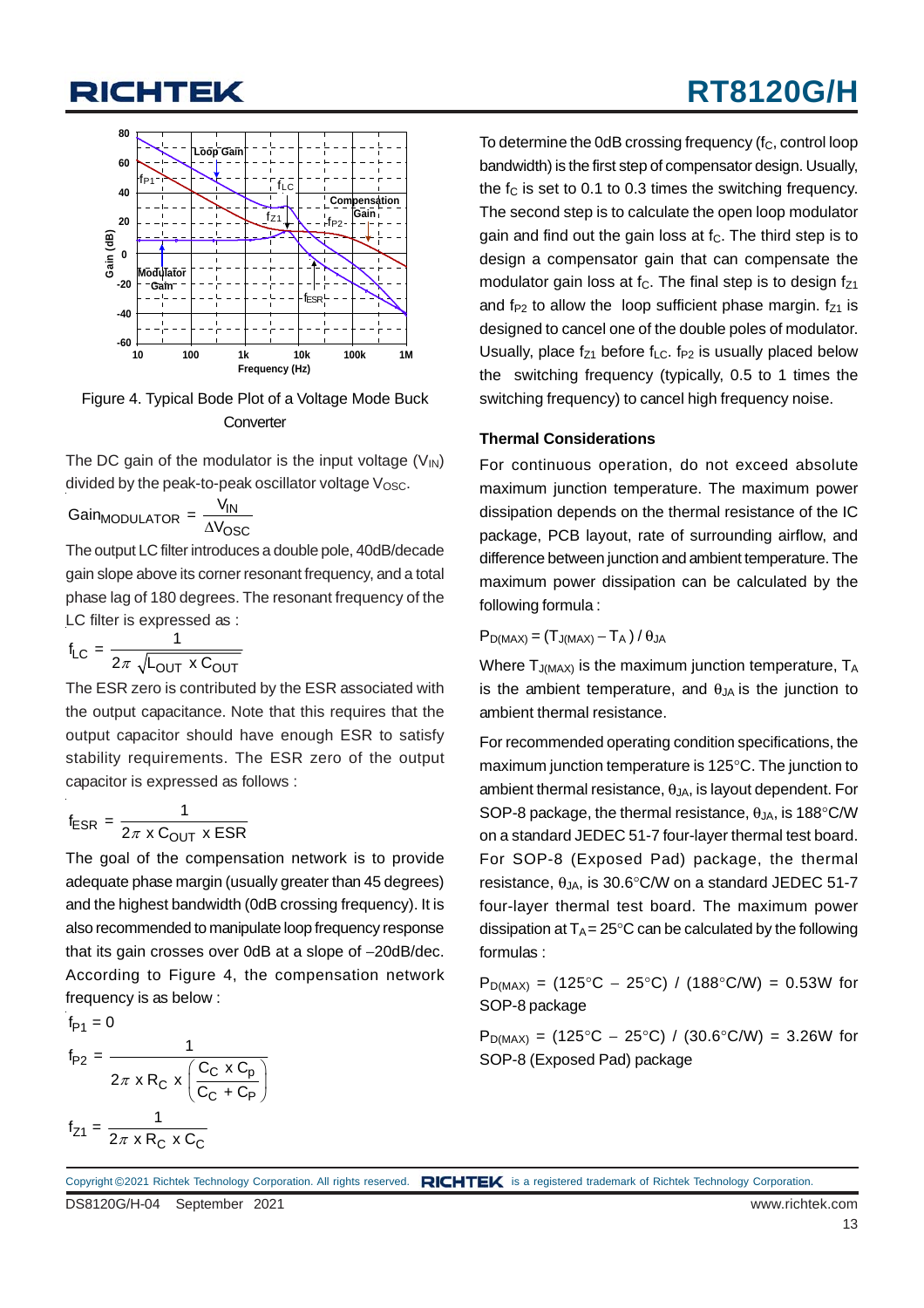The maximum power dissipation depends on operating ambient temperature for fixed  $T_{J(MAX)}$  and thermal resistance,  $\theta_{JA}$ . The derating curves in Figure 5 allow the designer to see the effect of rising ambient temperature on the maximum power dissipation.



Figure 5. Derating Curve of Maximum Power Dissipation

#### **Layout Considerations**

Layout planning plays a critical role in modern highfrequency switching converter design. Circuit boards with good layout can help the IC function properly and achieve low losses, low switching noise, and stable operation with improved performance. Without a good layout, the PCB could radiate excessive noise, causing noise-induced IC problems and converter instability. The following guidelines is suggested have better IC performance.

- $\rightarrow$  The power components should be placed first. Keep the connection between power components as short as possible.
- $\rightarrow$  Input bulk capacitors should be placed close to the drain of the high side MOSFET and the source of the low side MOSFET.
- Place the VCC bypass capacitor as close as possible to the RT8120G/H.

 Minimize the trace length between the power MOSFETs and its drivers.

 Since the drivers use short, high current pulses to drive the power MOSFETs, the driving traces should be as short and wide as possible to reduce the trace inductance. This is especially true for the low side MOSFET, since this can reduce the possibility of the shoot through.

- Provide enough copper area around the power MOSFETs and the inductors to aid in heat sinking. Using thick copper PCB can also reduce the resistance and inductance to improve efficiency.
- The bank of the output capacitor should be placed physically close to the load. This can minimize the impedance seen by the load and then improve the transient response.
- Placing all the high frequency decoupling ceramic capacitors close to their decoupling targets.
- Small-signal components should be located as close as possible to the IC. The small signal components include the feedback components, current sensing components, compensation components, function setting components and any bypass capacitors.

These components belong to the high impedance circuit loop and are inherently sensitive to noise pick-up. Therefore, they must be located close to their respective controller pins and away from the noisy switching nodes.

 A multi-layer PCB design is recommended. Make use of one single layer as the power ground and have a separate control signal ground as the reference of all signals.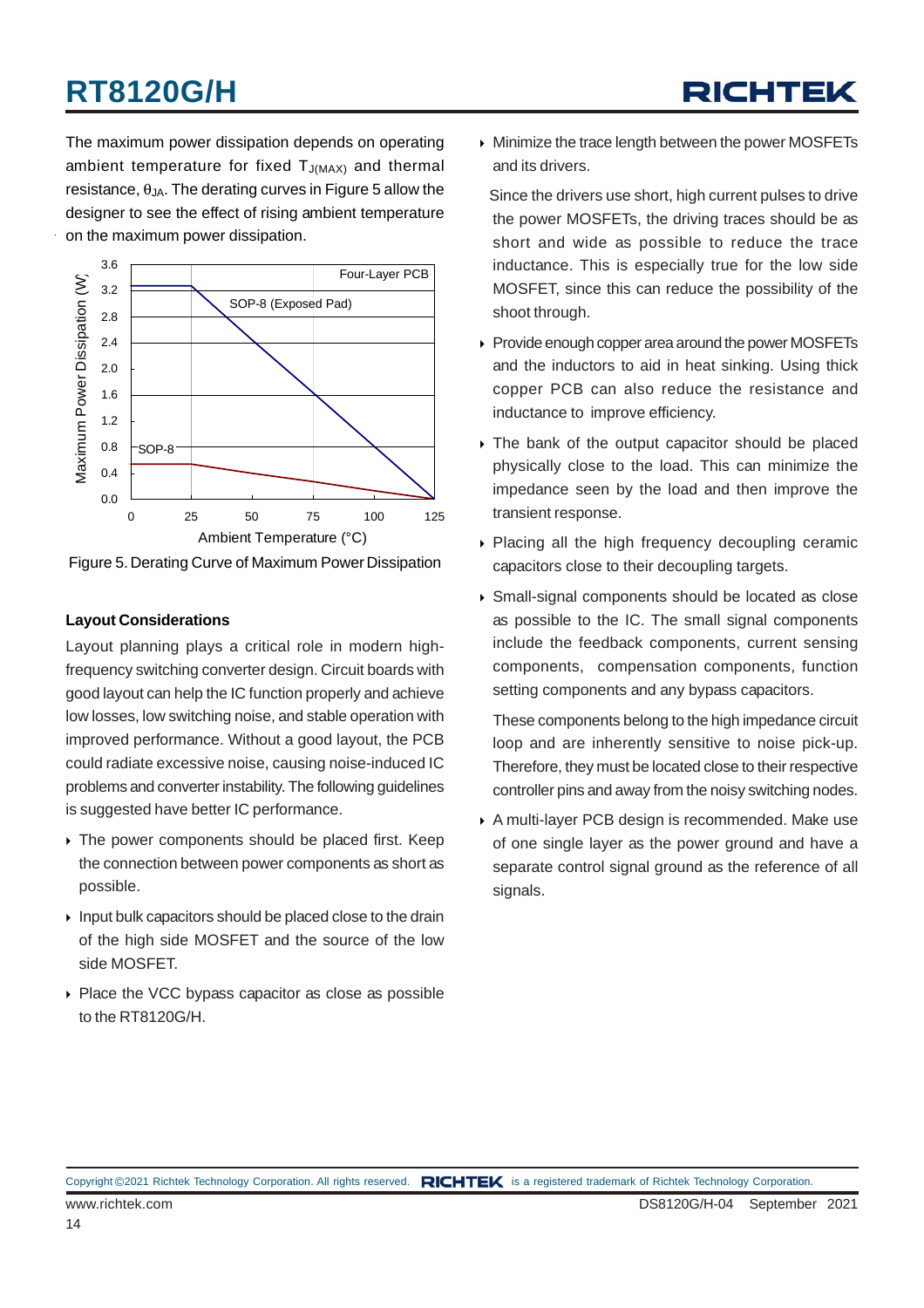

## **Outline Dimension**



|        | <b>Dimensions In Millimeters</b> |       | Dimensions In Inches |            |  |
|--------|----------------------------------|-------|----------------------|------------|--|
| Symbol | Min                              | Max   | Min                  | <b>Max</b> |  |
| A      | 4.801                            | 5.004 | 0.189                | 0.197      |  |
| В      | 3.810                            | 3.988 | 0.150                | 0.157      |  |
| C      | 1.346                            | 1.753 | 0.053                | 0.069      |  |
| D      | 0.330                            | 0.508 | 0.013                | 0.020      |  |
| F      | 1.194                            | 1.346 | 0.047                | 0.053      |  |
| н      | 0.170                            | 0.254 | 0.007                | 0.010      |  |
|        | 0.050                            | 0.254 | 0.002                | 0.010      |  |
| J      | 5.791                            | 6.200 | 0.228                | 0.244      |  |
| М      | 0.400                            | 1.270 | 0.016                | 0.050      |  |

**8-Lead SOP Plastic Package**